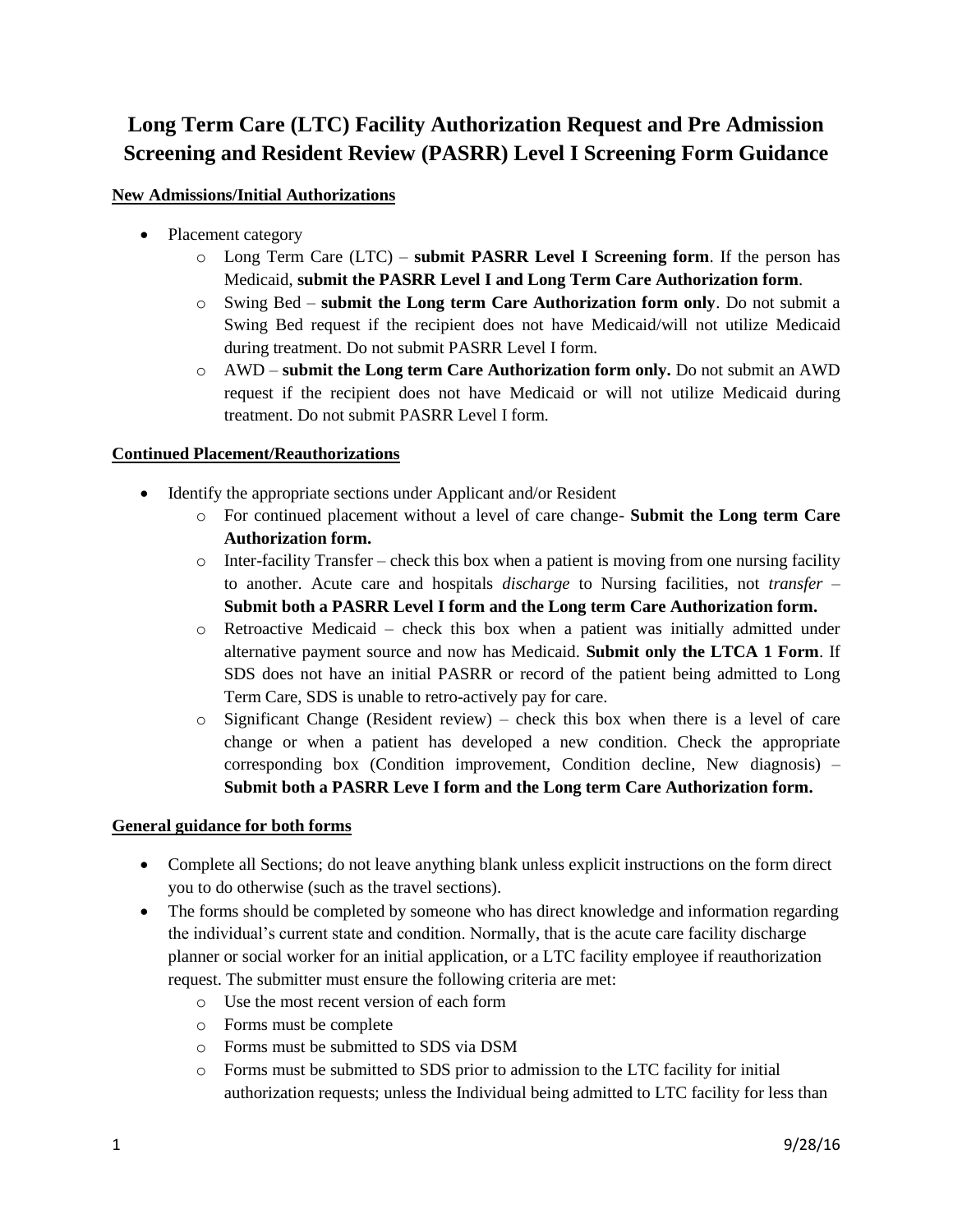30 days, as certified by physician. Under this condition the form must be submitted the day of admission.

- Ensure that required documentation is submitted with each form, including a History & Physical for every initial. Submit all attached documentation in the same email.
- Ensure that all required signatures and attachments are present on the forms.
- Submit completed forms, through the Direct Secure Messaging (DSM) system to: DSDS.LTCAuthorizations. Do not send documents directly to SDS staff.
- You must have a DSM account and address to successfully send emails containing protected health information to another DSM address. Visit http://www.ak-ehealth.org/for-providers/directsecure-messaging/ to learn how to set up an account.
- Visit the Senior and Disabilities Services (SDS) website to learn more about "Long term Care and PASRR resources" at<http://dhss.alaska.gov/dsds/Pages/default.aspx>

# **PASRR Level I form – Required Preadmission**

Senior and Disabilities Services (SDS) must ensure that each individual, regardless of payment source, is screened and/or evaluated for mental illness (MI), intellectual disability (ID) or related condition (RC) before they are admitted into a Medicaid certified long term care facility. These federal requirements are found in 42 CFR 483.100 - 483.138 which detail the Pre Admission Screening and Resident Review (PASRR) regulations. The information provided on this form helps the State in determining whether the proposed long term care facility placement is appropriate to the particular individual's needs.

The Pre-Admission Screening and Resident Review form is only required at the time of new admission, inter-facility transfer or a resident review. The form is not required for continued placement/reauthorization unless the resident has experienced a significant change in condition (resident review).

All Sections are required to be filled out for the form to be considered complete. Incomplete or missing information will cause the form to be returned for corrections.

# **Frequently missed information**

- Proposed/actual admission date
- Admitting facility & ID Number; both are required.
- Physician certification for admission (signature)
- Signature of the person completing the document/form
- H & P attached for all initial submissions.

#### **Category of admission**

- "Exempted hospital discharge" If an individual's attending physician certifies that the person will only be in a long term care facility for 30 days or less. This means that even if the individual has a known or suspected mental illness, intellectual disability or related condition, they may be admitted to the facility without the State conducting a PASRR level II evaluation. However, documentation, in any format, as long as it is signed by the physician, of the **physician's certification must be attached** to the PASRR Level I form.
	- o **If it appears that the individual will be in the facility longer than the stated 30 days, it is the facility's responsibility to contact SDS, via DSM, on day 25 to let them**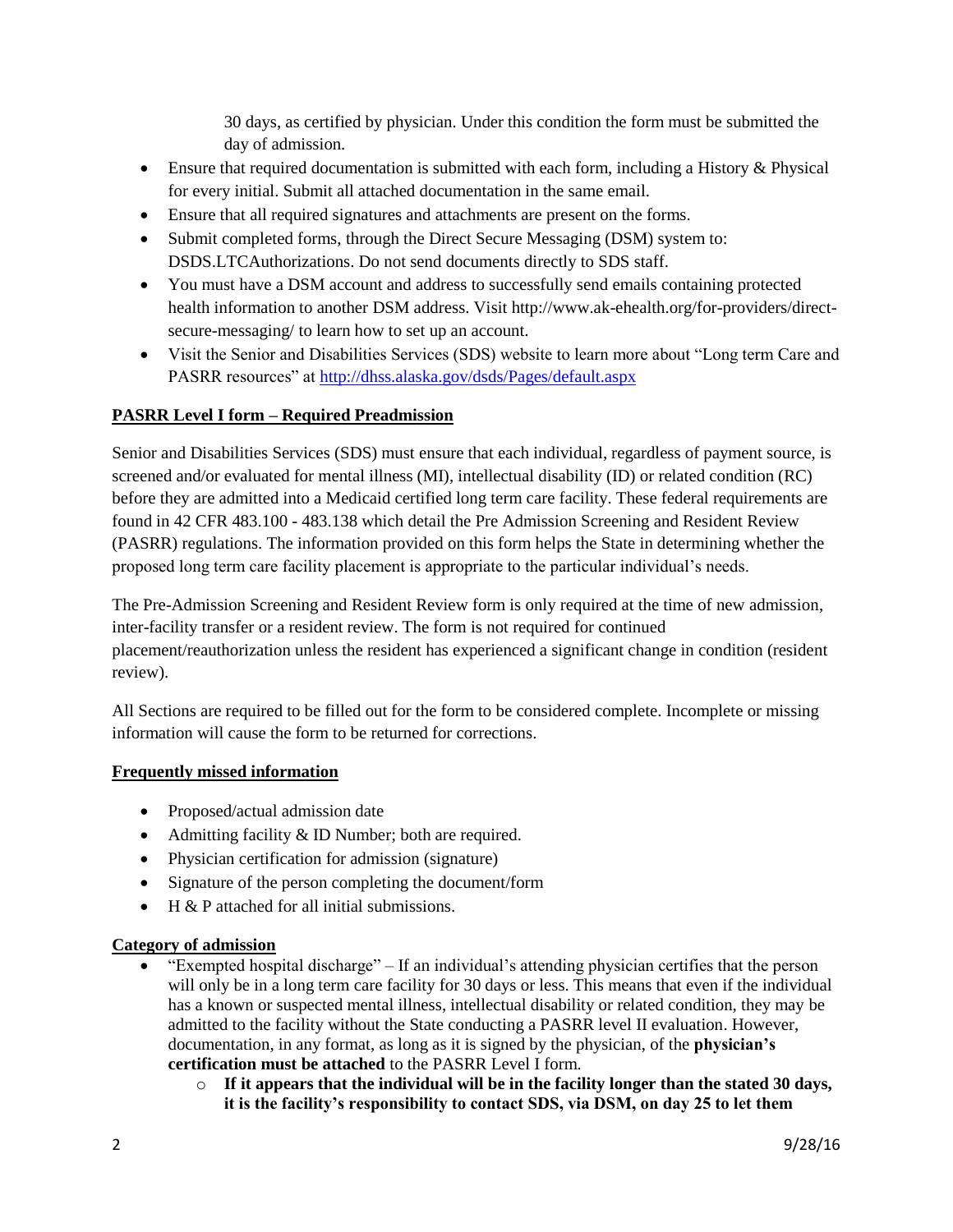**know.** A Level II evaluation must be conducted, per regulation, by day 40 if the person is still residing in the LTC facility.

- "Primary dementia diagnosis in combination with mental illness" If an individual has a dementia, Alzheimer's disease or a related disorder and mental illness condition, they are exempted from having a Level II evaluation done and may be admitted to the facility. However, documentation, in any format as long as it is signed by the physician, of the **physician's certification of this diagnosis must be attached** to the PASRR Level I form.
- "PASRR Categorical Determinations" these are certain circumstances that are time-limited that require an *abbreviated* PASRR Level II evaluation which is done via document review by the State instead of a full PASRR Level II evaluation which may require an on-site visit wherever the individual is currently located. These particular circumstances are included in the State's Medicaid Plan that is approved by the Centers for Medicare & Medicaid Services (CMS). **In all of these circumstances, evidence of the attending physician's certification must be attached.**  This includes:
	- o **Alzheimer's disease and Related Dementia & Intellectual Disability:** Individual has a primary diagnosis of dementia, Alzheimer's disease or a related disorder in combination with diagnosis of intellectual disability or related condition.
	- o **Terminal illness:** As defined as life expectancy of less than six months, as certified by attending physician.
	- o **Severe physical illness**: If the individual has a severe physical illness, resulting in level of impairment so severe that individual needs LTC services but cannot be expected to benefit from specialized services.
	- o **Convalescent care**: Individual admitted directly to LTC facility from hospital for convalescent care for an acute physical illness and is likely to require less than 90 days of NF services. **If it appears that the individual will be in the facility longer than the stated 90 days, it is the facility's responsibility to contact SDS, via DSM, on day 85 to let them know.** A Level II evaluation must be conducted, per regulation, by day 90 if the person is still residing in the LTC facility.

# **Long Term Care (LTC) Facility Authorization Request form**

Senior and Disabilities Services (SDS) is responsible for oversight of the long term care facility authorization process, whereby the Division gives prior authorization to an individual's placement in a Medicaid certified facility. Long term care facility authorization request forms may be submitted to SDS through the Direct Secure Messaging (DSM) system to DSDS.LTC Authorizations. **The LTC facility Authorization request form is required at the time of new admission and resident review if the resident has Medicaid. It is also required for continued placement/reauthorization.** 

#### **Frequently missed information**

- Proposed/actual admission date
- Admitting facility & ID Number; both are required.
- Physician certification for admission (signature)
- Signature of the person completing the document/form
- $\bullet$  H & P attached for all initial submissions.
- ICD 10 code & the diagnosis; both are required.
- Medication section completed, including purpose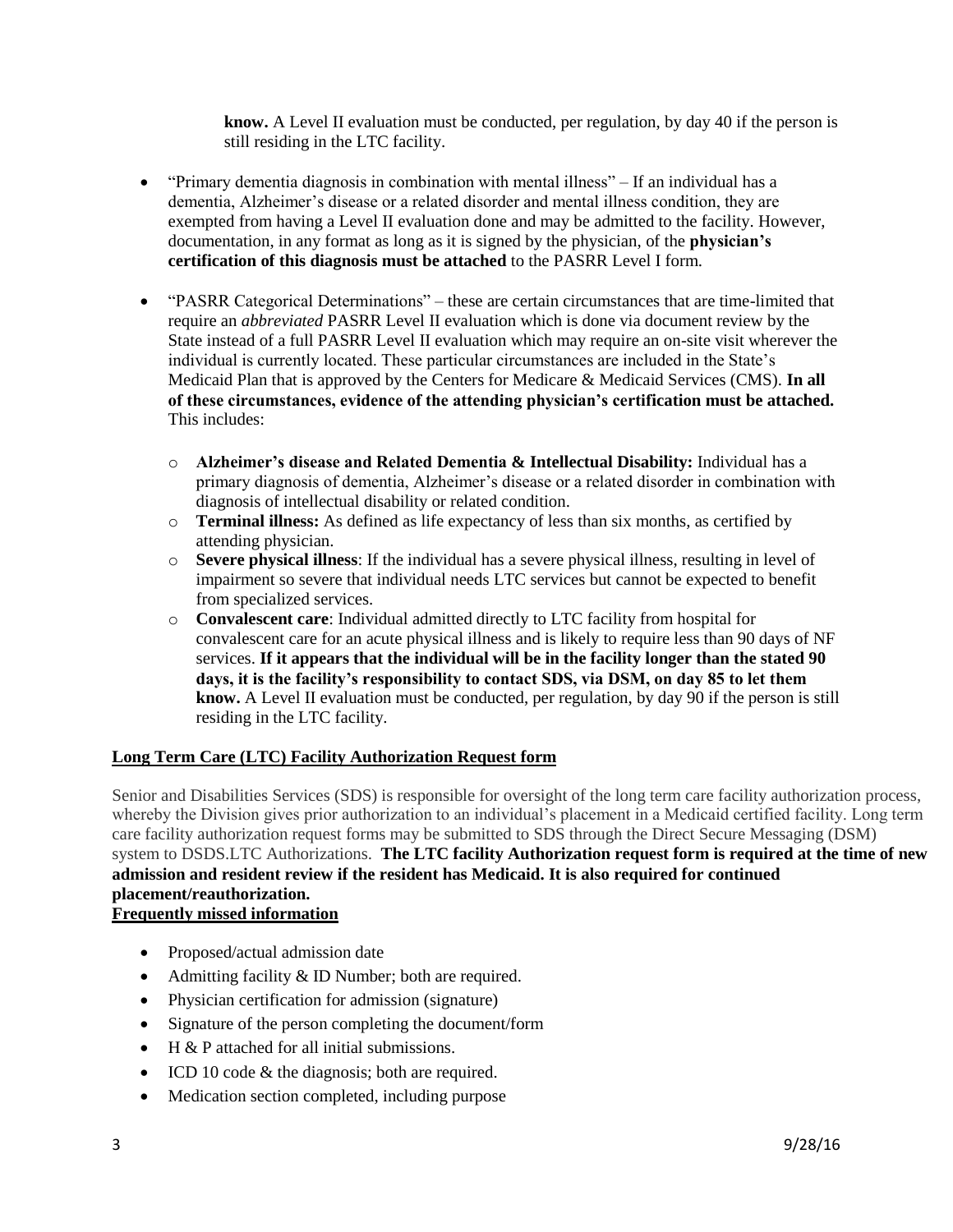Discharge Planning must be comprehensive, person centered and appropriate. Please avoid nursing short hand, excessive abbreviations, and incomplete sentences. **Everyone must have a discharge plan.**

### **Definitions and Acronyms**

**PASRR**: Pre Admission Screening and Resident Review. See federal regulations at 42 CFR 483.100 - 483.138.

**LTC auth:** Long term Care facility authorization. See state regulations at 7 AAC 140.500 -595 *Nursing Facility Services: ICF and SNF* 

**Resident Review:** 'Significant change of condition' means any major decline or improvement in the individual's physical or mental condition, as described in 42 C.F.R. 483.20, as in effect on February 1, 2014, or when at least one of the following criteria is met:

- There is a change in the individual's current diagnosis(es), mental health treatment, functional capacity, or behavior such that, as a result of the change, the individual who did not previously have indications of Serious mental illness, or who did not previously have indications of a developmental disability, now has such indications (this includes any individual who may have had indications of one or the other but now has indications of both SMI and ID).

-The change is such that it may impact the mental health treatment or placement options of an individual previously identified as having MI and/or may result in a change in the specialized services needs of an individual previously identified as having a developmental disability.

**Skilled nursing services (SNF):** the observation, assessment, and treatment of a recipient's unstable condition requiring the care of licensed nursing personnel to identify and evaluate the recipient's need for possible modification of treatment, the initiation of ordered medical procedures, or both, until the recipient's condition stabilizes.

**Intermediate nursing services (ICF):** the observation, assessment, and treatment of a recipient with long-term illness or disability whose condition is relatively stable and where the emphasis is on maintenance rather than rehabilitation, or care for a recipient nearing recovery and discharge whose condition is relatively stable but who continues to require professional medical or nursing supervision.

**AWD:** An Administrative Wait Bed provider offers nursing home care to a patient authorized by Senior and Disabilities Services (SDS) as requiring a nursing home level of care and is "waiting" in an acute institution for services to be available. This allows the acute setting to receive some reimbursement for the bed. Tribal hospitals should apply for administrative wait bed status since there are fewer requirements for administrative wait beds than swing beds, outlined as follows: Administrative wait beds are a Medicaid/Alaska Medical Assistance-only program (Medicare does not pay for this service).

- If a hospital meets the enrollment requirements for inpatient hospital for Alaska Medical Assistance, they can enroll as an Administrative Wait (AW) provider (does require additional enrollment and billing number).
- **The State administers the program under the same rules as swing beds: Status must follow an acute stay of at least 3 days and patients are certified to meet nursing home level of care. Hospitals must provide proof that the recipient has been accepted at a long term care facility, but the bed is not available. Forms for authorization of long**